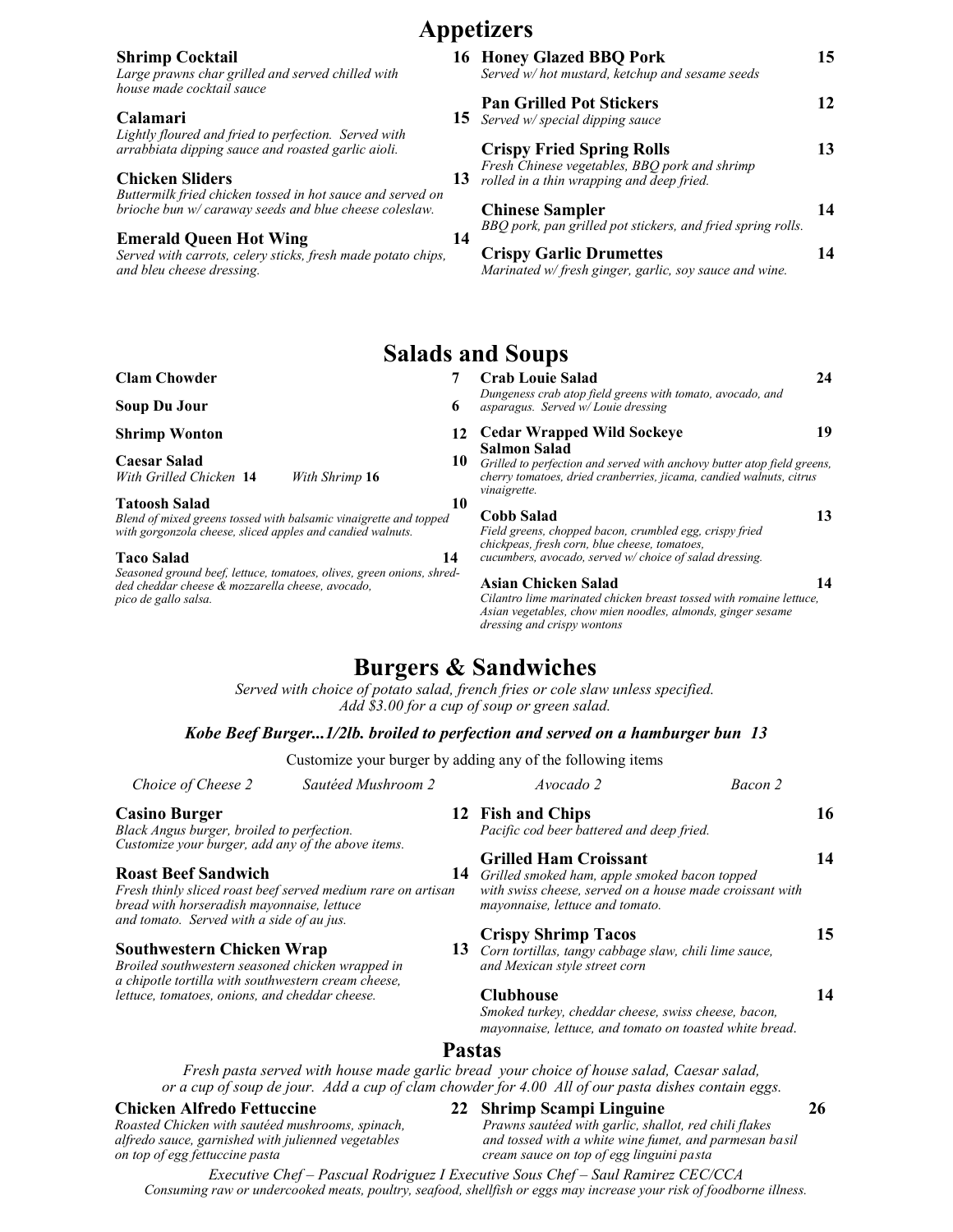

## **Entrées**

Our steaks are from the heart of the Northwest, Double R Ranch USDA premium choice beef *All entrees are served with choice of house salad, Caesar salad, or a cup of soup de jour. Add a cup of clam chowder for \$4.00. Choice of roasted garlic mashed potatoes, wild rice medley, unless specified. All of our pasta dishes contain eggs.*

#### **Top Sirloin 32**

*Broiled served with haystack fried potatoes, roasted seasonal vegetables, on top of bordelaise sauce.* 

#### **Steak Frites** 40

*Coffee rubbed New York, house made garlic rosemary steak fries. Served with side of Korean red pepper ketchup.* 

#### **Rib Eye Steak 43**

**Kung Pao Chicken 16**

*a slightly sweet hot pepper sauce.* 

**Almond Breaded Chicken 16**

**Garlic Fried Chicken 16**

*garlic, soy sauce, and wine.* 

**Mongolian Chicken 16**

*cooked in spicy sauce.* 

**Cashew Nut Chicken** 

**Mongolian Beef 18**

**Beef in Oyster Sauce** 

*in a spicy sauce.* 

*oyster sauce.*

*spicy Kung Pao sauce.*  **Orange Chicken** 

*Chimichurri sauce, roasted seasonal vegetables.*

*Subgum diced vegetables with chicken, cooked in a*

*Tender chicken, deep fried with orange peels in* 

*Half chicken, cut-up, marinated with fresh ginger,* 

*Boneless chicken deep fried in batter, served with gravy and garnished with crushed almonds.* 

*Sliced chicken, onions, red and green peppers* 

*Diced vegetables and sliced chicken with cashew nuts.* 

*Sliced beef, onion, red and green peppers cooked* 

*Sliced beef, onions, and green peppers cooked in a*

*Stir fried sliced chicken w/ broccoli florets*

*Stir fry sliced chicken in a curry sauce*

**Grilled Wild Sockeye Salmon 28**

*Served on a Cedar Plank.*

#### **Chicken Parmesan 20**

*Breaded chicken breast served with linguini pasta, house made marinara sauce, and garlic bread.*

### **Boneless Beef Short Rib Ragu 27**

*Served on top of pappardelle pasta, garlic, shallots, marsala, sundried tomato, peas, and topped with parmesan cheese.*

## **Chinese Cuisine**

## **CASINO DINNER**

*Dinner for Two 50.00 • 25.00 for each additional person Pot Stickers, BBQ Pork, Almond Breaded Chicken, Mongolian Beef, Sweet and Sour Pork, Deep Fried Prawns, and Special Fried Rice.*

## **Chicken**

**Chicken with Broccoli** 16 **Curry Chicken** 16 *Boneless chicken deep fried and served with sweet and sour sauce.*  **16 Mushroom Chicken 16** *Sliced tender chicken with fresh Chinese vegetables, black and straw mushrooms.*  16 Black Bean Chicken 16 *Sliced chicken, onions and green peppers cooked in black bean sauce.*  **Chili Sauce Chicken 16** *Tender chicken, battered, fried and served with chef's special chili sauce.*  **16** Basil Chicken 16 *Tender chicken, stir fried with vegetables, basil, onion and chili paste.*  **General Tso's Chicken 17** *Crispy chicken with green onions in a special tangy hot sauce.* **Crispy Chicken with Honey Walnuts 18** *Deep fried crispy chicken in a savory cream sauce with honey walnuts.* 

## **Beef**

**Emerald Queen Special Beef Short Ribs 19** *Braised with vegetables in our chef's special sauce.*

**Broccoli with Beef 18**

*Stir fried sliced beef w/ broccoli florets.* 

**Curry Beef 18** *Stir fry sliced beef in a curry sauce*

**Sweet and Sour Chicken 16**

*Executive Chef – Pascual Rodriguez I Executive Sous Chef – Saul Ramirez CEC/CCA Consuming raw or undercooked meats, poultry, seafood, shellfish or eggs may increase your risk of foodborne illness.*